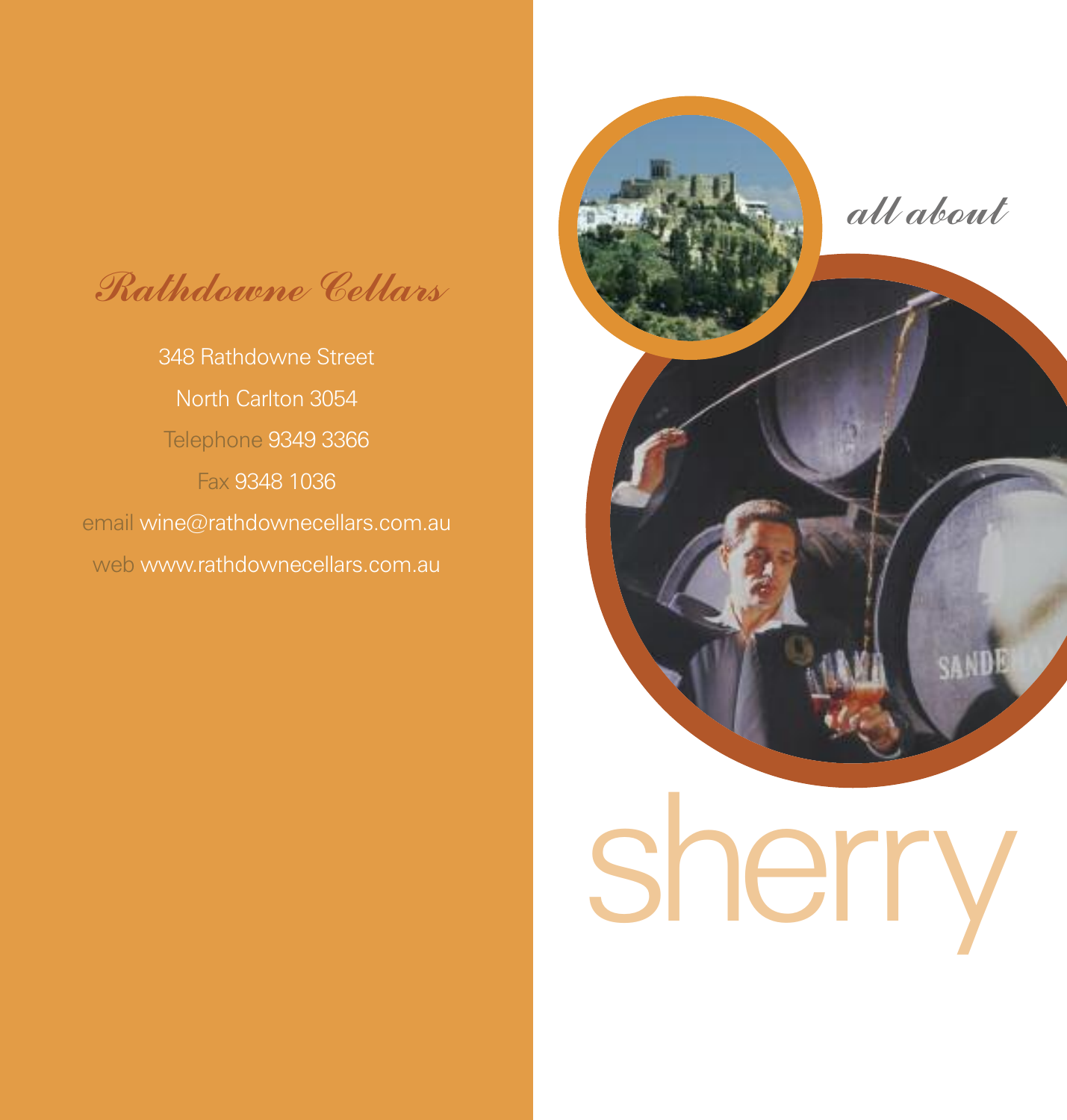## Region and soil

**STORE** 

Call R

*The Spanish Sherry region* is in the

south-western province of Andalusia. It forms a rough triangle of rolling countryside bordered by the crusty port of Puerto de Santa María, the sleepy seaside town of Sanlúcar de Barrameda, and the bustling city of Jerez de la Frontera.

**SPAIN** 

The barren chalky white albariza soil found between Jerez and the coast is where the best vines grow. They soak up the humidity from the winter rains, allowing the vines to thrive through the baking hot summers.

## The history

*People in Jerez are proud* to have made wine since antiquity, but the modern Sherry business got started in the 18th century. The English were familiar with Sherry from the Middle Ages, and become very popular there after Sir Francis Drake raided the port of Cádiz in 1587 and stole 3,000 casks.

Later, trade with the English became more conventional, and many English importers ended up moving to Jerez in the 17th and 18th centuries, hence the un-Spanish sounding names like Osborne, Terry, Domecq, Harvey and Byass, and no doubt the mix of economic interest and mad passion for a very particular wine by the British has kept the region economically viable.

## The sherry styles

*The styles of Sherry,* and the way they are made, have changed dramatically as fashion and winemaking innovation evolved. They can be sweet, dry, rich or elegant. Some appalling wines were available under the name of Sherry, so in 1996 the European Union ruled that the word "Sherry" was to be used solely for the produce of the Jerez region, similar to the way regional styles of wine, such as Burgundy and Champagne are used.

## The grapes

*<i>There* are three main grape varieties used to produce Sherry: Palomino, Muscat of Alexandria and Pedro Ximinez. Most Sherry is made from Palomino, even though it is something of a winemaker's nightmare. It gives a high yield, but lacks sugars and character, and is notoriously prone to oxidation. It produces thin, simple, white table wines, but in the Jerez region, wonderful things happen. *"Never did such a lowly grape give such a majestic wine,"* says Spanish wine critic José Peñin.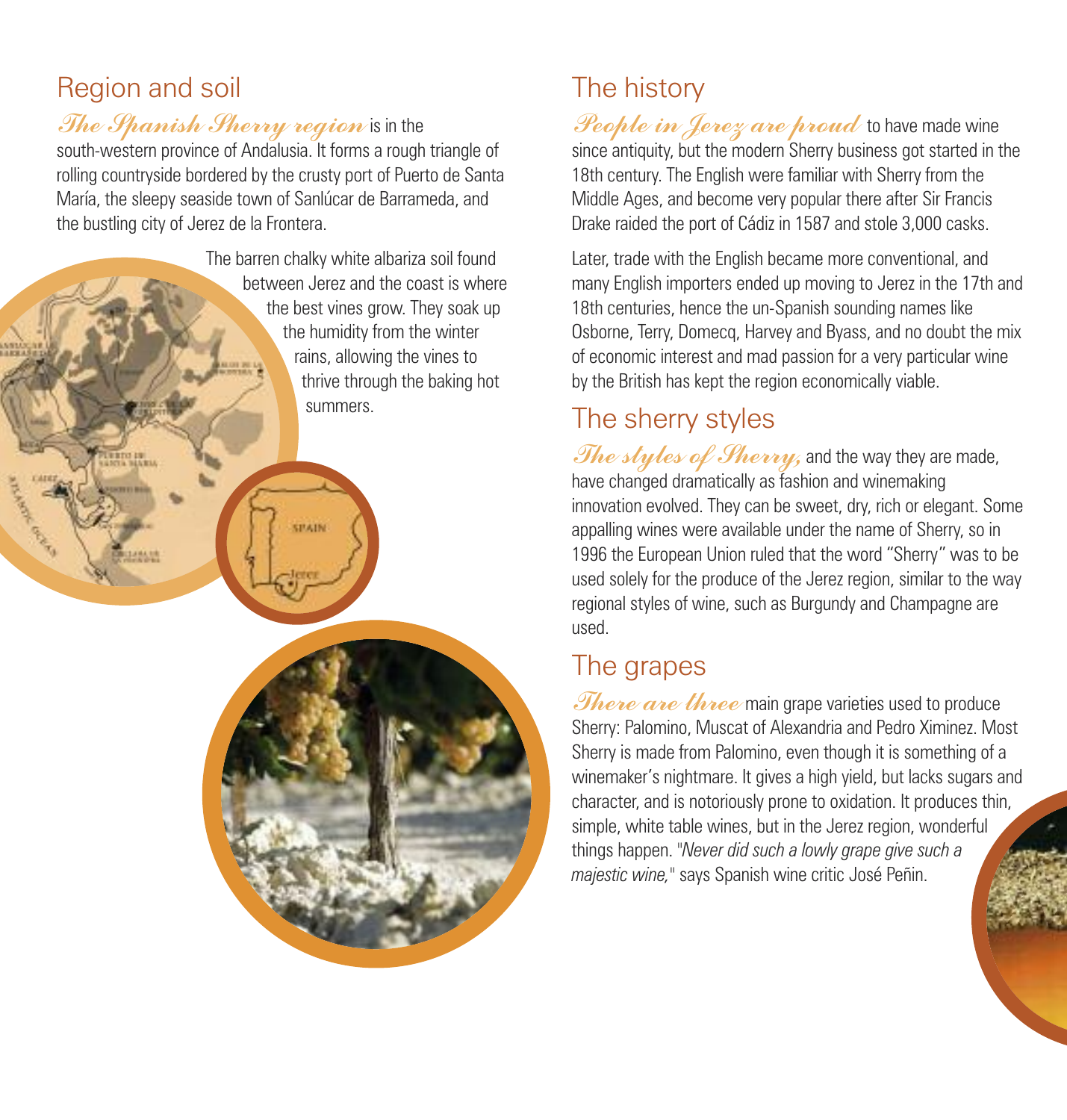## Fortification, blending and the solera

*The grapes are harvested,* crushed and fermented, then fortified with the grape alcohol, raising the alcohol level to approximately 15 per cent for finos, and 18 per cent for oloroso.

Then begins the criadera and solera process – the blending of different vintages to ensure consistent quality. A Sherry solera comprises a number of groups of butts (large Sherry barrels) each called a criadera and can range from just one barrel to tens of thousands. Simple soleras are fed by three or four criaderas.

When the bodega (Sherry house) needs to bottle, wine is drawn from the oldest criadera. Rarely would more than 30% of the criadera be drawn off in a bottling. The solera criadera is replenished with wine from a younger criadera, and is replaced by wine from an even younger criadera, and so on. The longer the wine has done the rounds, the richer – and more expensive – it is.

#### The flor

#### *Thanks to the unique climate*

a strain of yeast called *flor*, begins to grow inside the barrels of fino and manzanilla. It forms a protective, foamy layer up to 5cm thick. This seals the wine from the air, resulting in fino Sherry's subtle aromas, bone dryness and pale colour. Amontillado starts as fino, but is aged further, allowing a partial oxidation. The higher alcohol level of oloroso prevents the flor from forming, and natural oxidation produces its typical golden colour.

# The Almacenistas

#### *Some bodegas are huge*

buildings, but in the maze of side streets of the Sherry towns you can find little bodegas, housing maybe a few hundred butts. These are the bodegas of the Almacenistas – the guardians of the tradition of making sherry. An Almacenista buys sherry, stores and matures it in his bodega, drawing on time–honoured skills handed down through the generations. The Sherry is bottled and marketed by one of the large bodegas such as Lustau, though still featuring the identity of the Almacenista.

Almacenistas are valued highly. Most are businessmen, from all walks of life, and their work is a labour of love. The pleasure of creating fine Sherry is reward enough for them.

#### Tapas

*Mealtimes in Spain are lengthy* affairs. A sizeable lunch is served around 2pm and dinner is at about 10pm, leaving a big gap. So, when hunger strikes, the Spanish head to their local Tapas bar to snack and gossip.

The tradition of Tapas had practical beginnings: the local Sherry was served in a glass with a lid (tapa) of bread or ham, to keep the flies out! Today it ranges from simple snacks of fried almonds or olives to delicious savoury dishes of chorizo, boiled crayfish, Iberico ham or delicious seafood.